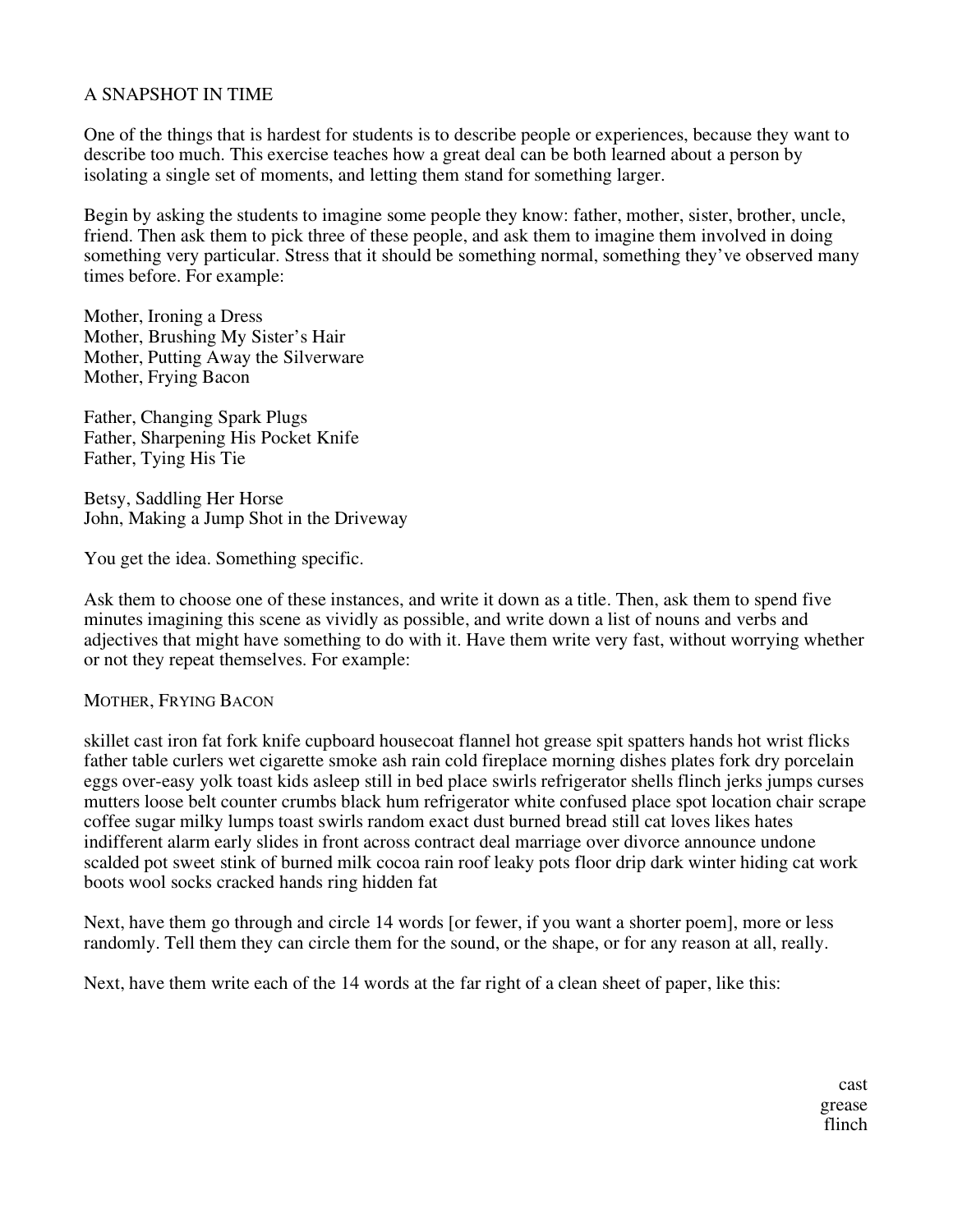loose place swirls coffees still dishes dry likes morning across marriage

Next, tell them to compose a poem describing the activity of the title, leaving each word in place as they do so. They have to write in complete sentences. Here are three examples, which you can pass out: